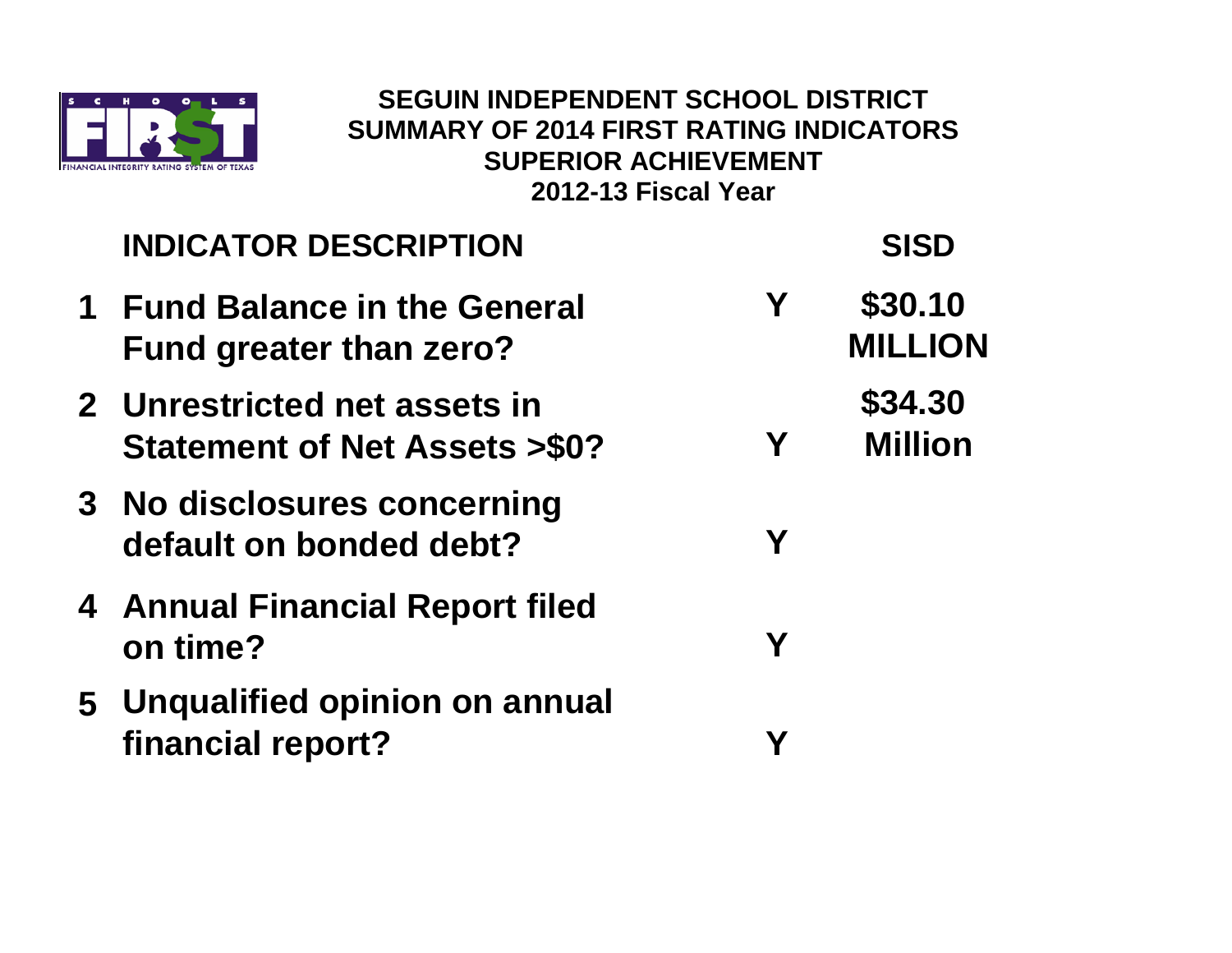

|   | <b>INDICATOR DESCRIPTION</b>                                                                 |   | <b>SISD</b> |
|---|----------------------------------------------------------------------------------------------|---|-------------|
|   | 6 No instances of material weakness<br>in internal control?                                  | Υ |             |
|   | 7 Was the 3-year average percent of<br>total tax collections > 98%?                          | 5 | 1.0092%     |
| 8 | <b>PEIMS data agree to audit?</b>                                                            | 5 | 0.000002%   |
| 9 | Debt related expenditures < \$350<br>per student or property taxes per<br>penny > \$200,000? | 5 | \$268,295   |
|   | <b>10 No disclosure of material</b><br>noncompliance?                                        | 5 |             |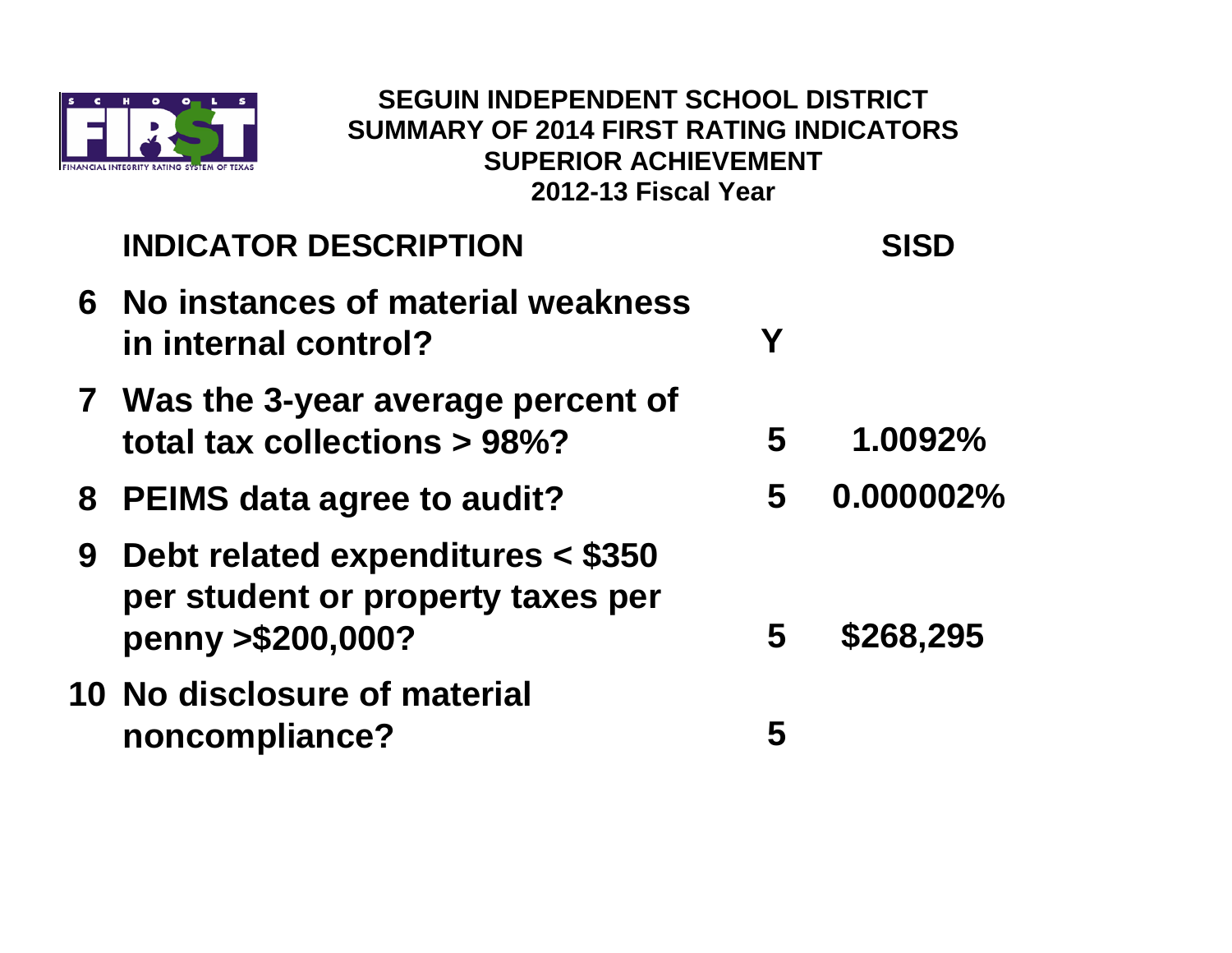

| <b>INDICATOR DESCRIPTION</b>                                                                                                           |   | <b>SISD</b> |
|----------------------------------------------------------------------------------------------------------------------------------------|---|-------------|
| 11 No master or monitor?                                                                                                               | 5 |             |
| <b>12 General fund budgeted expenditures</b><br>plus other uses less than the total<br>revenues, other resources, and<br>fund balance? | 5 |             |
| <b>13 If fund balance in General Fund</b><br>< \$0, were capital projects<br>adequately financed?                                      | 5 |             |
| 14 Ratio of cash & investments to<br>deferred revenue > 1:1                                                                            | 5 |             |
| <b>15 Administrative cost ratio less</b><br>than the state standard of 12.5%?                                                          | 5 | $6.91\%$    |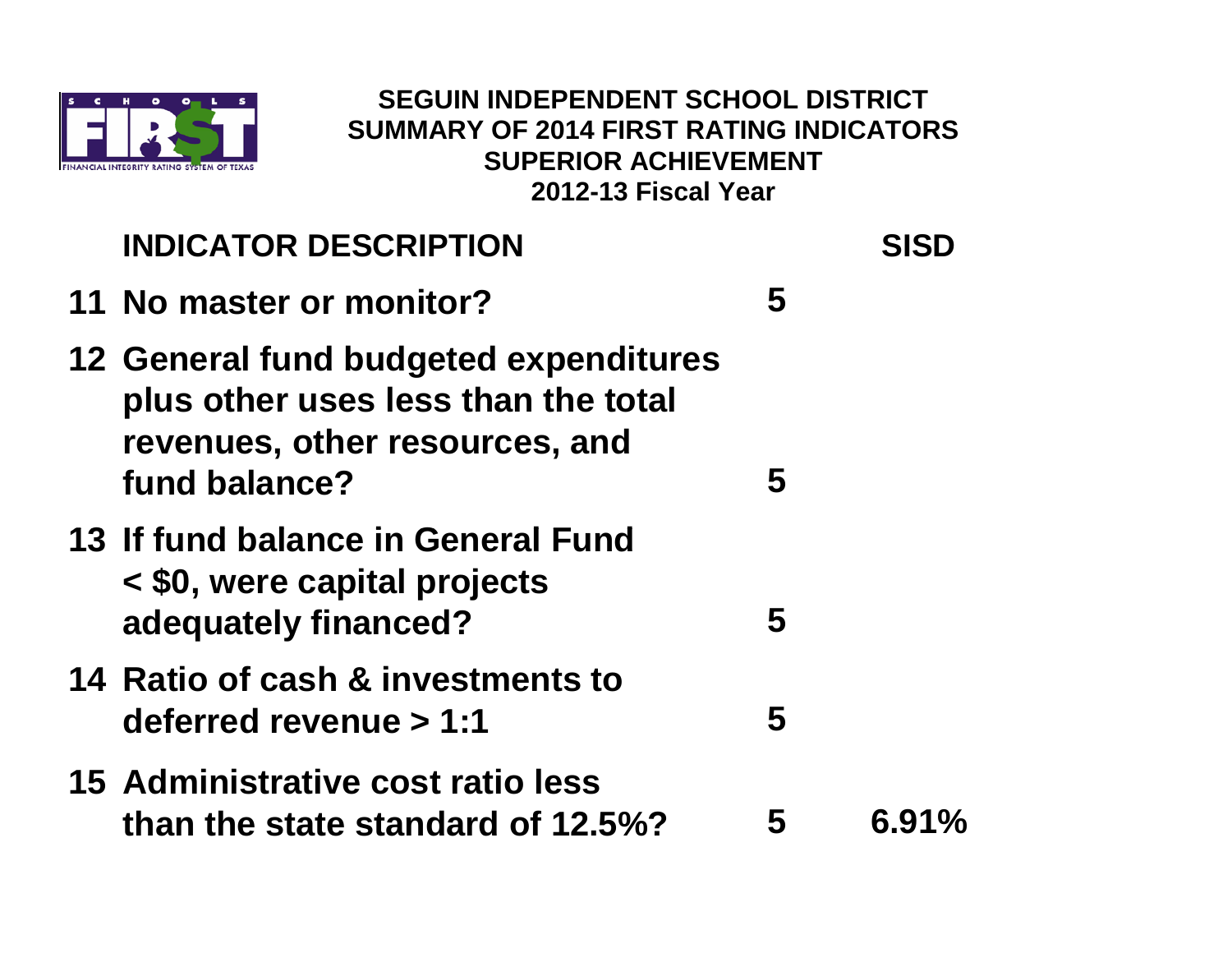

| <b>INDICATOR DESCRIPTION</b>                                  |   | <b>SISD</b>              |
|---------------------------------------------------------------|---|--------------------------|
| <b>16 Ratio of students to teachers</b><br>between 13 and 22? | 5 | 15.906                   |
| 17 Ratio of students to total staff<br>between 6.8 & 14?      | 5 | 7.286                    |
| 18 Decrease in available fund<br>balance < 20% over two years | 5 |                          |
| 19 General fund cash and<br>investments > \$0?                | 5 | \$35.2<br><b>Million</b> |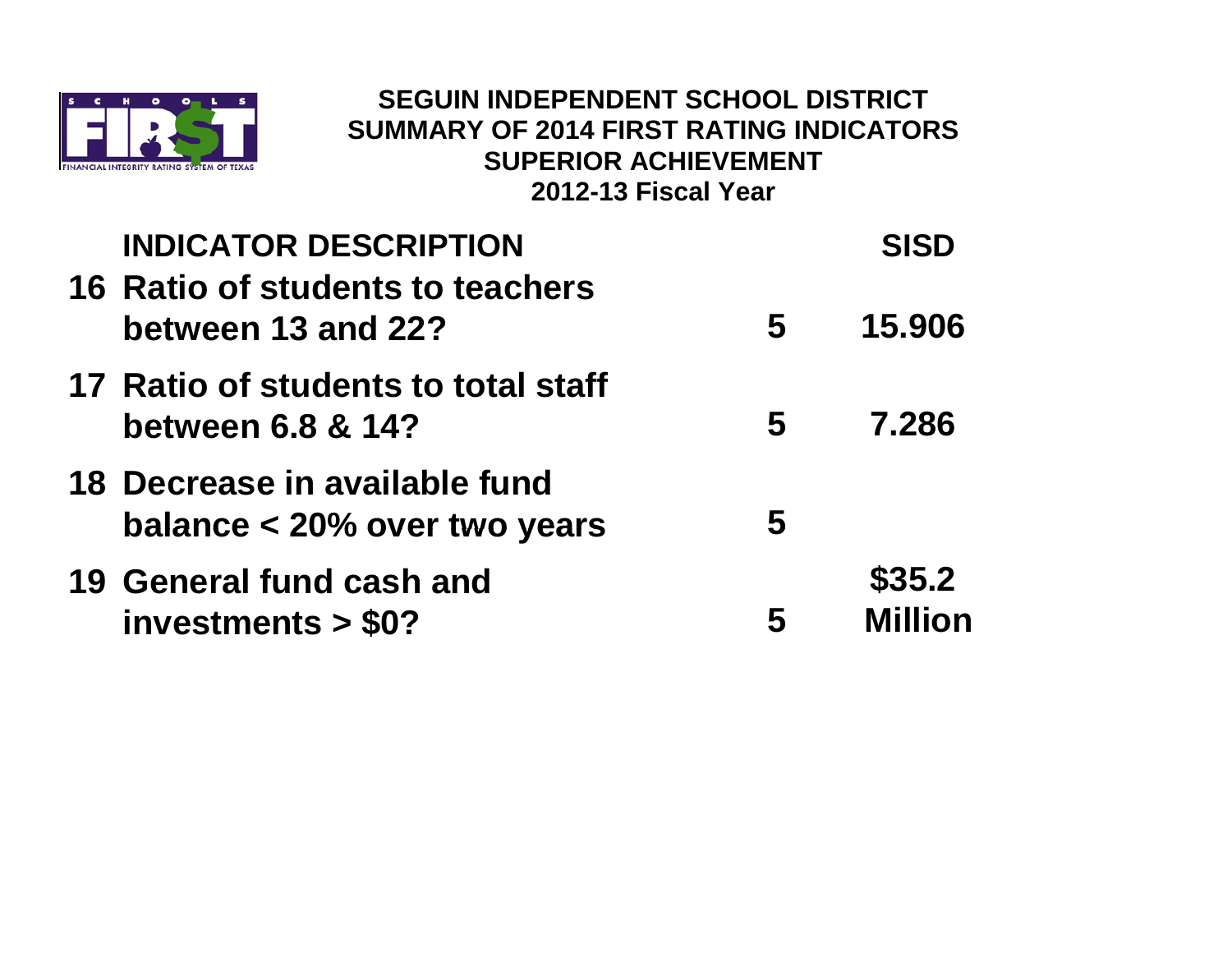

| <b>INDICATOR DESCRIPTION</b>                                                                                                         |    | <b>SISD</b> |
|--------------------------------------------------------------------------------------------------------------------------------------|----|-------------|
| 20 Investment earnings in all funds<br>excluding debt and capital projects<br>meet or exceed 3-month T-Bill?<br>(Tbill rate .07167%) | 5  | 0.2052%     |
| icore                                                                                                                                | 70 |             |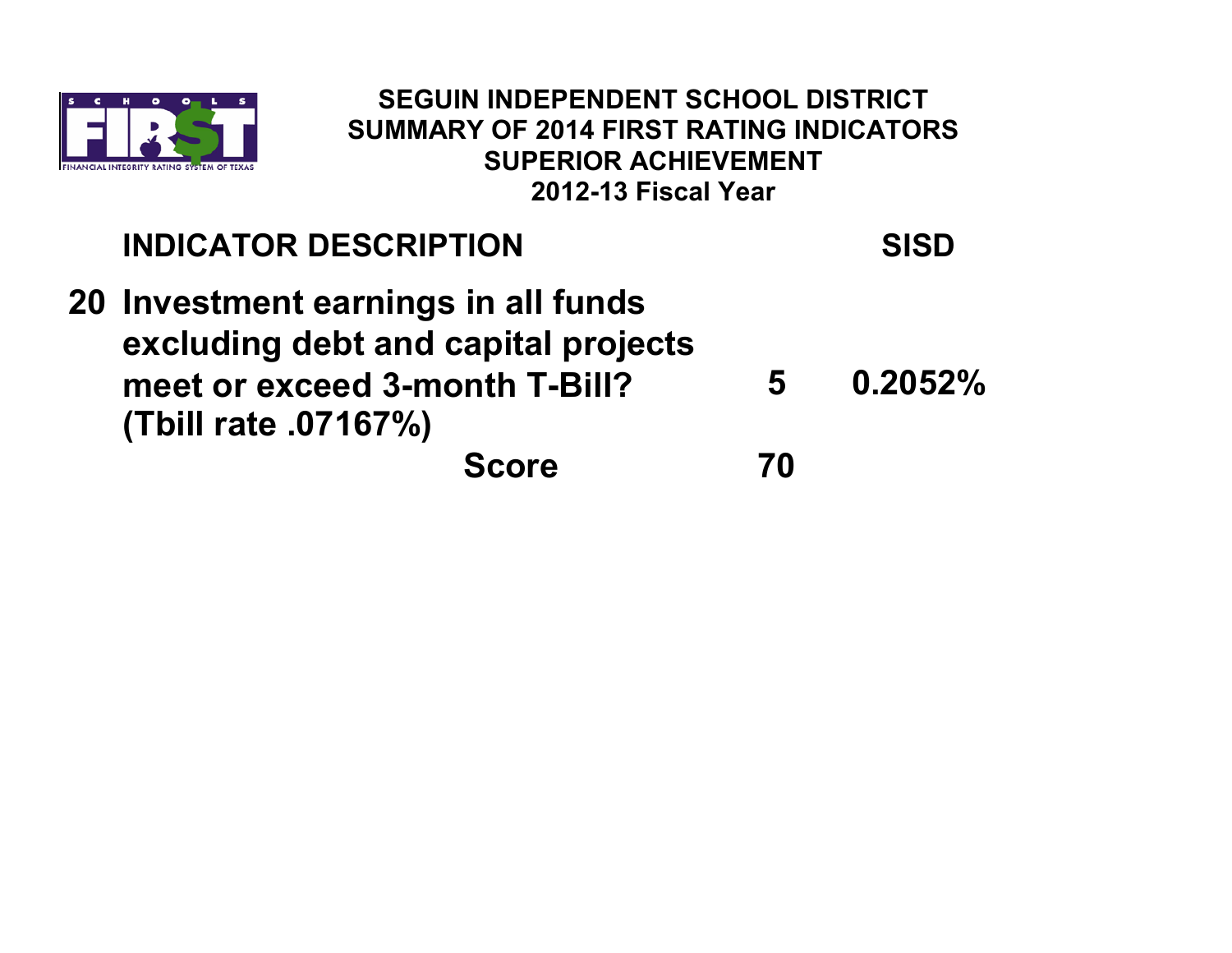

**SEGUIN ISDSUPERIOR ACHIEVEMENT2012-13 Fiscal YearDETERMINATION OF RATING**

- **A. Did the District Answer "NO" to indicators1,2,3, or 4? OR Did the District answer "NO" to both 5 and 6? If So, then Substandard.**
- **B. Determine Rating By Applicable Range for summation of indicator scores (7-20).**

| <b>Superior</b>       | 64-70 |
|-----------------------|-------|
| <b>Above Standard</b> | 58-63 |
| <b>Standard</b>       | 52-57 |
| <b>Substandard</b>    | < 52  |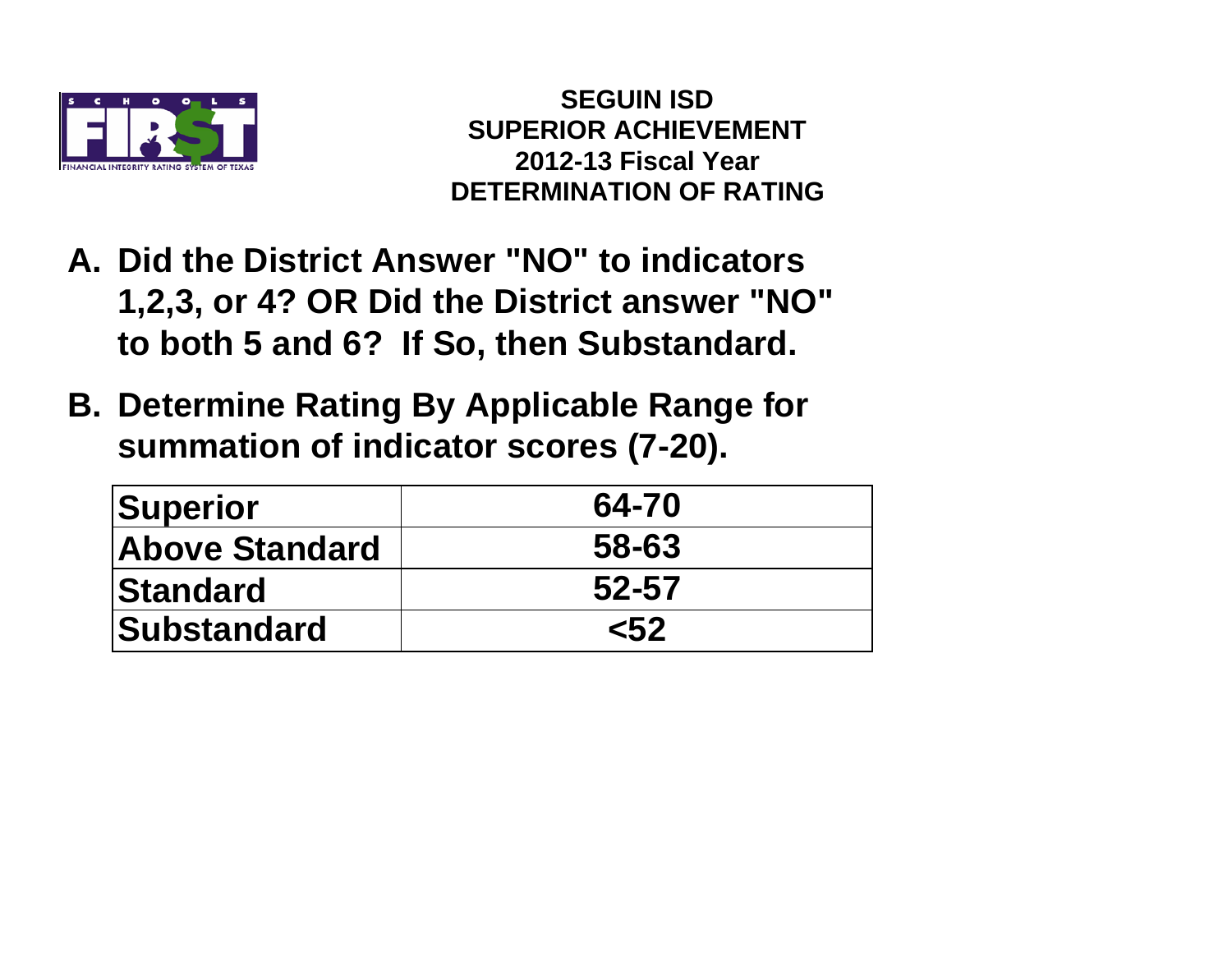

**SEGUIN INDEPENDENT SCHOOL DISTRICTPUBLIC HEARING ON SCHOOLS FIRSTFinancial Accountability Rating System 2013-14 for Fiscal Year 2012-13**

## **Superintendent's Current Employment Contract is attached as Addendum A**

### **Reimbursements Received by the Superintendent and Board Members**

|                | Superin-    | <b>Board Members</b> |         |                   |                |            |          |          |          |
|----------------|-------------|----------------------|---------|-------------------|----------------|------------|----------|----------|----------|
| Description of | tendent     | Louis Q              | Maurice | <b>Barbara</b>    | <b>Ishmael</b> | Ricardo    | Nancy    | Irma     | Carol    |
| Reimbursement  | Irene Garza | Reyes III            | Janda   | Effengergerl      | <b>Flores</b>  | Guerra     | Ayotte   | Lewis    | Teeple   |
| Meals          | 160.45      | 333.00               | 7.95    | 60.00             | 45.00          | 48.00      | 0.00     | 45.00    | 45.00    |
| Lodging        | 2,150.42    | ,991.75              | 0.00    | 74.90             | 393.60         | 217.88     | 359.70   | 179.85   | 359.70   |
| Transportation | l.828.19    | 1.849.63             | 50.42   | 200.96            | 80.07          | 1.040.87   | 85.41    | 0.00     | 85.80    |
| Fuel           | 0.00        | 0.00                 | 0.00    | 0.00 <sub>1</sub> | 0.00           | 0.00       | 0.00     | 0.00     | 0.00     |
| Registration   | 785.00      | 1.070.00             | 0.00    | 50.00             | 0.00           | 150.00     | 0.00     | 0.00     | 0.00     |
| Other          | 157.59      | 207.96               | 10.00   | 56.00             | 47.89          | 0.00       | 48.00    | 0.00     | 26.00    |
|                |             |                      |         |                   |                |            |          |          |          |
|                | \$5,081.65  | \$5,452.34           | \$68.37 | \$441.86          | \$566.56       | \$1,456.75 | \$493.11 | \$224.85 | \$516.50 |
|                |             |                      |         |                   |                |            |          |          |          |

For the twelve-month PeriodEnded June 30, 2013

**Outside Compensation and/or Fees Received by the Superintendent for Professional Consulting and Other Personal Services**

For the twelve-month PeriodEnded June 30, 2013 \$0.00

**Gifts Received by Executive Officers and Board Members (and First Degree Relatives, if any) (gifts that had an economic value of \$250 or more in the aggregate in the fiscal year)**

For the twelve-month PeriodEnded June 30, 2013 N/A - None

## **Business Transactions Between School District and Board Members**

For the twelve-month PeriodEnded June 30, 2013 N/A - None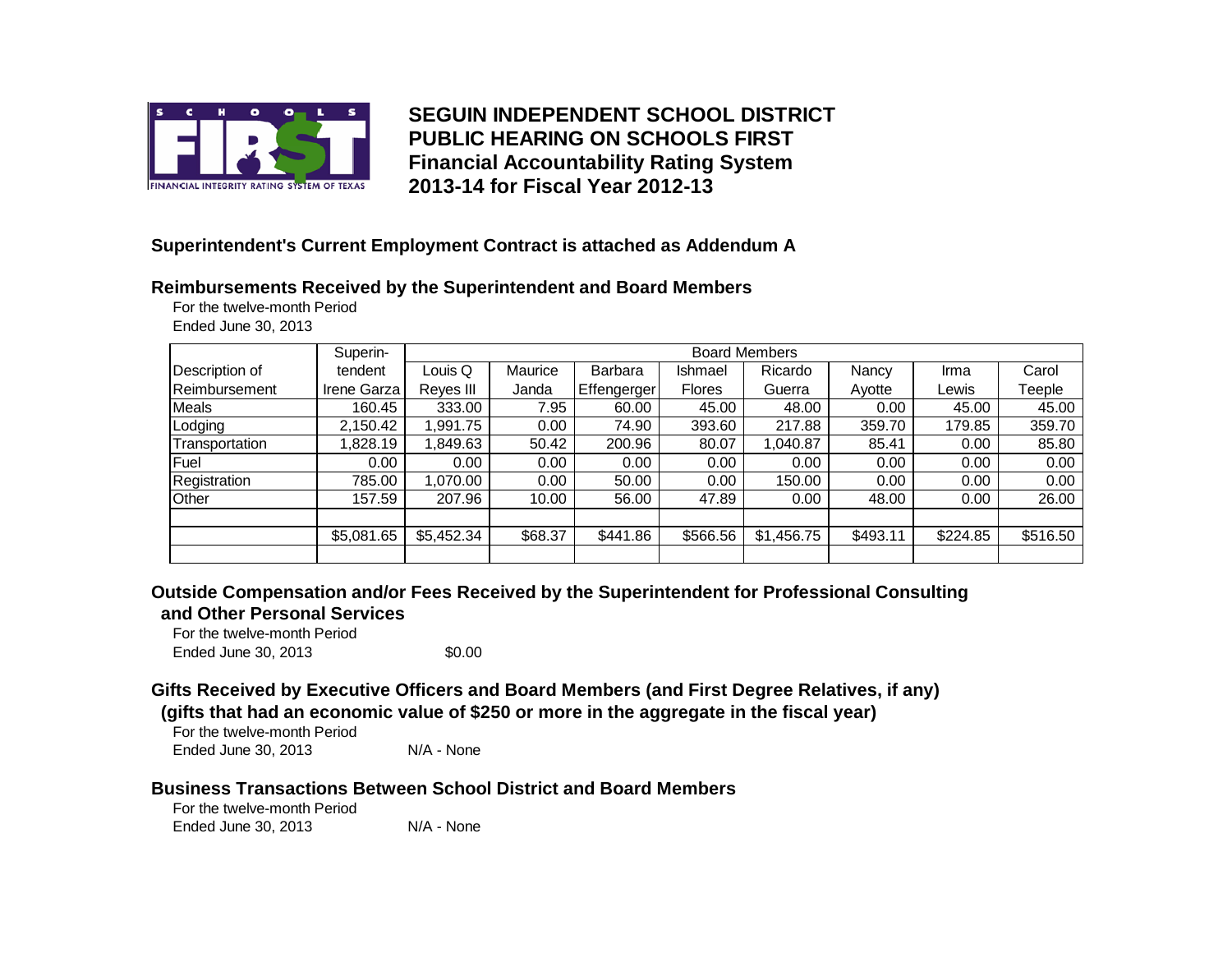# ORIGINAL

4/07/05 Date given Superintendent:

Date returned by Superintendent: 4/8/05

**STATE OF TEXAS** 

 $\label{eq:3.1} \begin{smallmatrix} 1&&&&&2\\ &\ddots&&&\ddots&\ddots&\ddots\\ &&&\ddots&\ddots&\ddots&\ddots \end{smallmatrix}$ 

**COUNTY OF GUADALUPE** 

#### SUPERINTENDENT'S TERM CONTRACT

The BOARD OF TRUSTEES ("Board") of the SEGUIN INDEPENDENT SCHOOL DISTRICT ("SISD") and Irene Garza ("Superintendent") pursuant to Section 11.201 of the Texas Education Code agree to the following terms and conditions of employment as Superintendent for SISD.

#### I. Term

- The Superintendent shall be employed on a 12-month basis, for a term of 3 years and 3 months,  $1.1$ commencing on April 6, 2005, and ending on June 30, 2008. This contract is not for a specific number of days within a year, and there are no "non-duty" days under this contract.
- $1.2$ SISD may by action of the Board, and with the consent of the Superintendent, extend the term of this term contract.
- $1.3$ The Board has not adopted any policy, rule, regulation, law, or practice providing for tenure. No right of tenure is created by this term contract. No property interest, express or implied, is created in continued employment beyond the contract term.

#### II. Employment

- $2.1$ Duties. The Superintendent is the educational leader and chief executive of the district and shall faithfully perform the duties of the Superintendent of Schools for the SISD, as prescribed in the job description and as may be assigned by action of the Board, and shall comply with all Board directives, state and federal law, district policy, rules, and regulations as they exist or may hereafter be amended. The Superintendent shall perform the duties of the Superintendent of Schools for the SISD with reasonable care, diligence, skill, and expertise and shall devote substantially all of her time, skill, labor, and attention to her employment and the performance of these duties during the term of this term contract. All duties assigned to the Superintendent by the Board shall be appropriate to and consistent with the professional role and responsibility of the Superintendent.
- $2.1.a$ Specifically, it shall be the duty of the Superintendent to:
	- (1) Assume administrative responsibility and leadership for the planning, operation, supervision, and evaluation of the education programs, services, and facilities of the SISD and for the annual performance appraisal of the SISD's staff.
	- (2) Assume administrative authority and responsibility for the assignment and evaluation of all personnel other than the Superintendent.
	- (3) Make recommendations regarding selection of SISD personnel, subject to Board approval.
	- (4) Initiate the termination or suspension of an employee's employment or the nonrenewal of an employee's term contract.
	- (5) Manage the day-to-day operations of SISD as its administrative manager.



c:\docume~1\igarza\locals~1\temp\fcctemp\04-06-05 garza super k fina.doc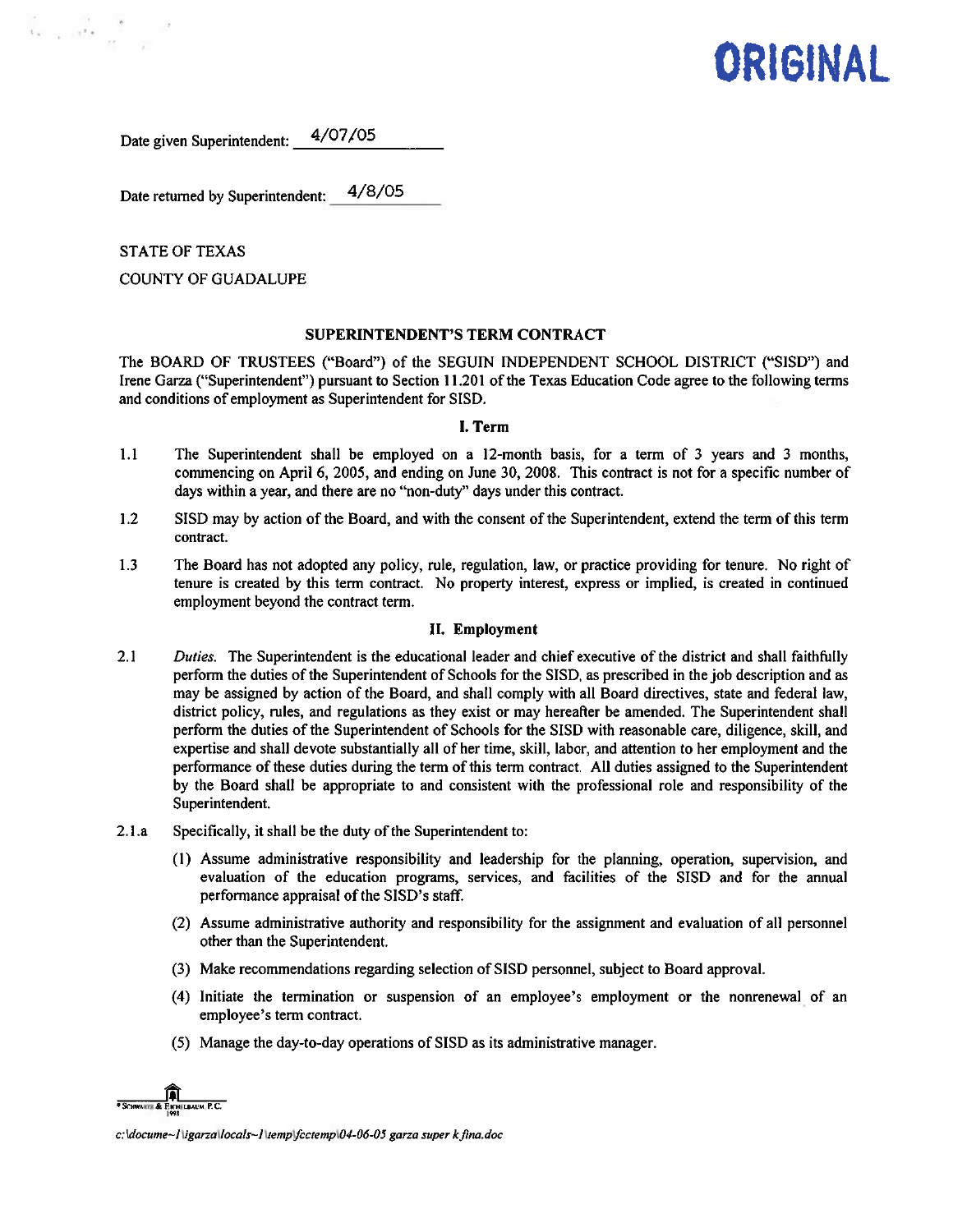- (6) Prepare and submit to the Board annually a proposed budget covering all estimated revenue and proposed expenditures of the SISD for the following fiscal year.
- (7) Prepare recommendations for policies to be adopted by the Board and oversee the implementation of adopted policies.
- (8) Develop appropriate administrative regulations to implement adopted policies.
- (9) Provide leadership for the attainment of student performance based on the academic excellence indicators adopted by the State Board of Education and other indicators adopted by the Board of Trustees of SISD.
- (10) Organize the district's central administration.

 $\mathbf{A}_{\mathbf{q}} = \mathbf{A} \mathbf{e}^{-\mathbf{q} \cdot \mathbf{q}}$ 

- $2.2$ Professional Certification. The Superintendent shall at all times during employment by SISD hold a valid certificate required of a superintendent by the State of Texas and issued by the Texas Education Agency or the State Board of Educator Certification and all other certificates required by law. The Superintendent represents that she has made written disclosure to the Board of any conviction for a felony or for any offense involving moral turpitude. The Superintendent shall also be subject to a criminal history record check, and her employment is contingent upon such results being consistent with information previously disclosed to the Board.
- $2.3$ Reassignment. The Superintendent cannot be reassigned from the position of Superintendent to another position without the Superintendent's express written consent or due process.
- $2.4$ Board Meetings. The Superintendent shall attend all meetings of the Board, both open to the public and closed, unless a majority of the Board determines that the Superintendent should be excluded. The Superintendent generally shall be excluded from all or a portion of those closed meetings devoted to the consideration of any matter regarding the Superintendent's employment, the Superintendent's salary and benefits, and the Superintendent's evaluation and from those closed meetings devoted to interpersonal relationships between individual Board members.
- $2.5$ Criticisms, Complaints. Individual Board members shall refer to the Superintendent all substantive criticisms, complaints, and suggestions brought to their attention by employees or members of the public. The Superintendent shall look into the matter and direct a complainant to the appropriate policy for resolution of the complaint. When the matter is a substantive criticism or suggestion, the Superintendent shall investigate and make a report to the Board for its consideration.
- 2.6 Legal Proceedings. In the case of no individual professional liability insurance coverage of the Superintendent, SISD shall provide the Superintendent with a legal defense of the District's choice, and the costs and expenses related to that defense for any and all demands, claims, suits, actions, and legal proceedings brought against the Superintendent in his or her individual or official capacity as agent and employee of the SISD, provided that the Board determines that the Superintendent was acting in good faith and within the course and scope of his or her employment and that the legitimate interests of the SISD require legal defense on behalf of the public interest. SISD may purchase insurance to fulfill its obligation under this paragraph. SISD's obligation to provide legal defense under this paragraph shall survive the termination of this contract, but shall not survive the statute of limitations for any claim eligible for defense under this paragraph.

#### **III.** Compensation

Salary. During the first year of the contract, the SISD shall provide the Superintendent with an annual  $3.1$ salary not less than \$ 111,500. The annual salary shall be paid to the Superintendent in equal monthly installments consistent with the Board's policies.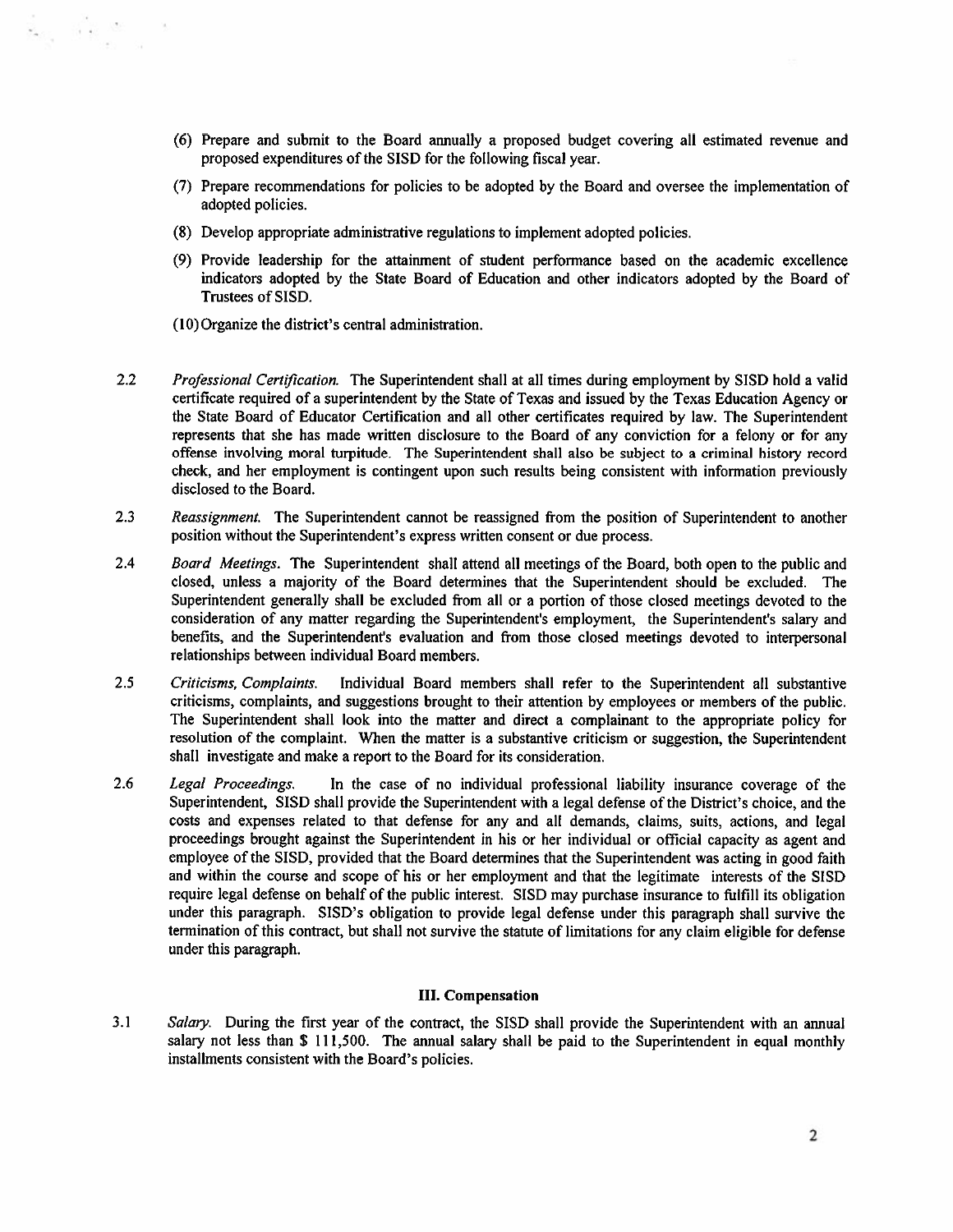$3.2$ Salary Adjustments. The Board will consider all compensation regularly and determine if increases are warranted by performance, longevity, and general economic conditions. Such adjustments, if any, shall be effective on the July 1 following approval of the adjustment and shall be in the form of a written addendum to this term contract or a new contract shall be issued.

W.  $\sim$ 

 $\widetilde{W}$ 

- $3.3$ Vacation, Holidays, Leave Benefit. Subject to the Board President's approval of the scheduling, the Superintendent may take 14 days of vacation annually, singly or consecutively. These vacation days will be taken at times that will least interfere with the performance of the Superintendent's duties as set forth in this term contract. Unused vacation does not accumulate from year to year and cannot be converted into compensation at the termination of the employment relationship or any other time. The Superintendent shall observe the same holidays and breaks as provided by the Board's adopted annual calendar. The Superintendent shall be subject to the leave policies applicable to all employees as stated in adopted board policy.
- $3.4$ Travel Allowance and Expenses. The SISD shall provide the Superintendent with an automobile travel allowance in the sum of \$ 600.00 per month. The automobile travel allowance includes compensation for all mileage and gasoline within the boundaries of the Guadalupe County. The Superintendent shall be reimbursed for other job-related travel at actual costs, unless expenses are paid with a district-provided credit card. The automobile travel allowance and other travel expenses may be reviewed by the Board, and the Board by policy may limit or require pre-approval for out-of-district travel.
- $3.5$ Professional Growth and Civic Activities. The SISD encourages the Superintendent's continued professional growth through attendance at and participation in appropriate professional meetings and education seminars and courses at the local, regional, state, and national levels. The Board shall encourage the use of data and information sources, and shall encourage the participation of the Superintendent in pertinent education seminars and courses offered by public or private institutions or by educational associations, as well as, the participation in informational meetings with those individuals whose particular skills, expertise, or background would serve to improve the capacity of the Superintendent to perform the Superintendent's professional responsibilities for SISD. The Board shall permit a reasonable amount of release time for the Superintendent to attend such seminars, courses, and meetings. The SISD shall pay the Superintendent's membership dues in three professional organizations of the Superintendent's choice. SISD encourages the Superintendent to participate in community and civic affairs including chamber of commerce, civic clubs, and governmental committees. The cost of participation in these activities will be borne by SISD subject to the availability of budgeted funds.
- $3.6$ *Insurance.* SISD shall pay the same proportion of premium for hospitalization and major medical insurance coverage for the Superintendent pursuant to the group health care plan as provided for other SISD administrative employees.

#### IV. Annual Performance Goals

 $4.1$ Development of Goals. The Superintendent, in cooperation with the District-Level Planning and Decision-Making Committee, shall submit to the Board each year, for its consideration and adoption, a preliminary list of goals for the SISD. The goals approved by the Board shall at all times be reduced to writing and shall be among the criteria on which the Superintendent's performance is reviewed and evaluated.

#### V. Review of Performance

 $5.1$ Time and Basis of Evaluation. The Board shall evaluate and assess in writing the performance of the Superintendent at least once each year during the term of this term contract. The evaluation and assessment shall be reasonably related to the duties of the Superintendent. The Board, at its discretion, may evaluate and assess the performance of the Superintendent as many times during the year as it deems appropriate.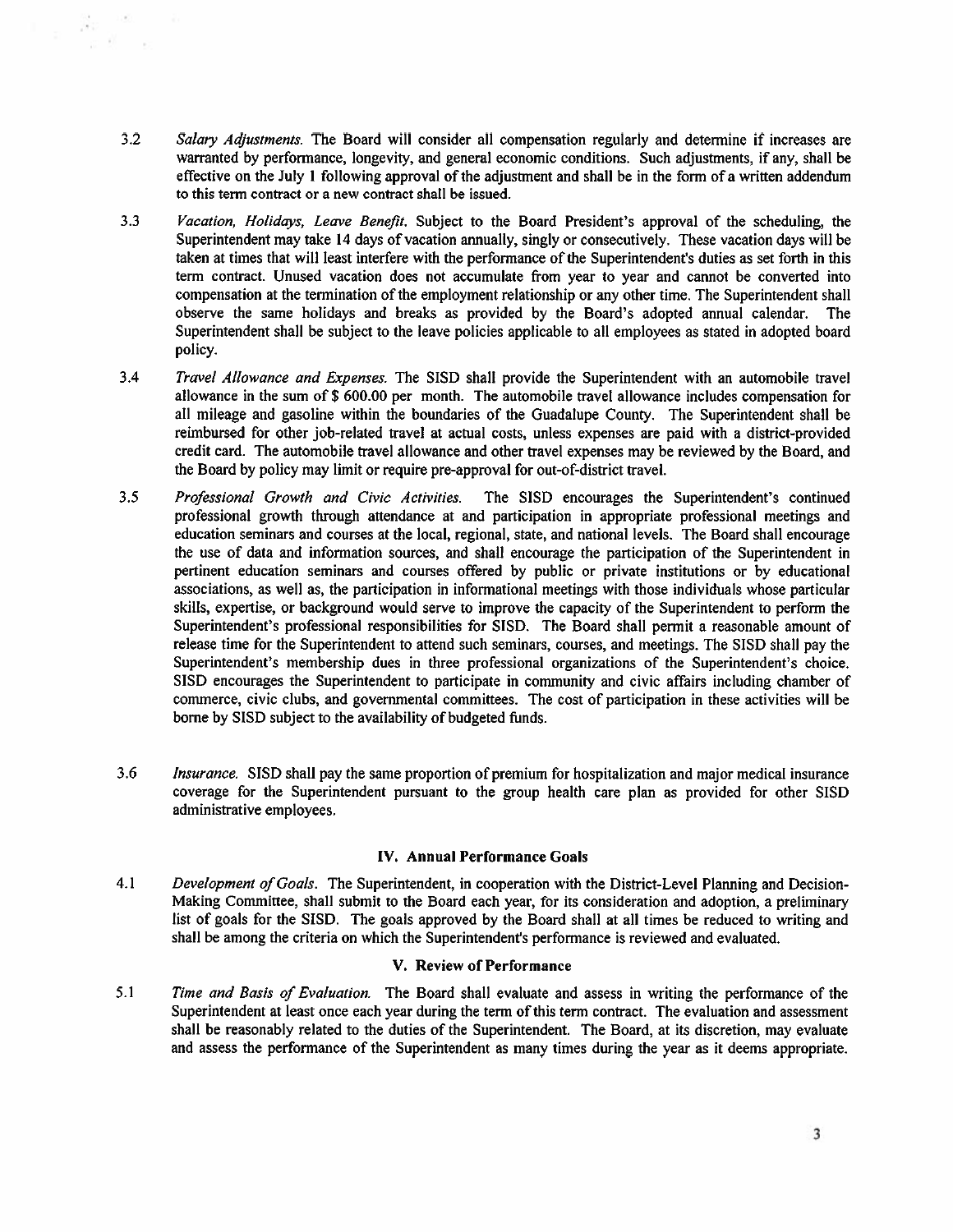The evaluation of the Superintendent shall at all times be conducted in closed meeting, unless the Superintendent requests that the evaluation be conducted in open meeting.

 $5.2$ Evaluation Format and Procedure. The evaluation format and procedure shall be adopted by the Board. If the Board chooses to modify the evaluation format or procedure, modification must be adopted no later than the first instructional day of the academic year the modified instrument is to be used.

#### VI. Renewal or Nonrenewal of Term Contract

- $6.1$ Renewal/Nonrenewal. Contract renewal or nonrenewal shall be in accordance with Board policy and Section 21.212 of the Texas Education Code. It is expressly agreed by the parties that "loss of confidence" in the Superintendent by the Board" shall be a valid ground for nonrenewal pursuant to Section 21.212 of the Texas Education Code and the provision of Board policy at BJCF (LOCAL) that states as a reason for nonrenewal, "Any breach by the Superintendent of an employment contract or any reason specified in the Superintendent's employment contract." "Loss of confidence in the Superintendent by the Board" shall be defined as a vote of "no confidence" passed by a majority of the Board plus one (1) member.
- $6.2$ Appeal. If the Superintendent is aggrieved by the Board's decision, she may appeal to the Commissioner of Education in accordance with Subchapter G, Chapter 21, of the Texas Education Code.

#### **VII. Termination of Contract**

- $7.1$ Mutual Agreement. This term contract may be terminated by the mutual agreement of the Superintendent and the Board in writing, upon such terms and conditions as are mutually agreed.
- $7.2$ Resignation. The Superintendent may leave the employment of the district at the end of a school year without penalty by filing a written resignation with the Board not later than the 45th day before the first day of instruction of the following school year.
- $7.3$ Retirement or Death. This term contract shall be terminated upon the retirement or death of the Superintendent.
- $7.4$ Dismissal or Suspension Without Pay for Good Cause. The Board may dismiss the Superintendent, or suspend without pay for a period not to extend beyond the end of a school year, during the term of this term contract for good cause. The following are examples of conduct and situations which may constitute "good cause," but the term is not limited in meaning by this list:
	- (1) Failure to perform duties or responsibilities within the scope of employment or as set forth under the terms and conditions of this term contract that a Texas school superintendent of ordinary prudence would have done under the same or similar circumstances;
	- (2) Any conduct that is inconsistent with the continued existence of the Board-Superintendent relationship, including without limitation any sexual misconduct with a student or employee or any conduct that endangers or has the potential to endanger the health or safety of one or more students or employees.
	- (3) Insubordination or failure to comply with written or oral directives issued by action of the Board or failure to comply with Board policies.
	- (4) Deficiencies in the performance of required or assigned duties as documented by evaluations, supplemental memoranda, or other written communication when the Board has provided the Superintendent a reasonable opportunity to remediate any deficiency that is remediable;
	- (5) Neglect of duties;

 $\label{eq:1.1} \begin{aligned} \mathbf{1}_{\Omega_{\text{max}}} &= \frac{1}{2} \mathbf{1}_{\Omega_{\text{max}}} \quad , \qquad \mathbf{1}_{\Omega_{\text{max}}} = \frac{1}{2} \end{aligned}$  $\mathcal{L}(\mathcal{A})$  . <br> <br> <br> The  $\mathcal{L}$ 

- (6) Drunkenness or excessive use of alcoholic beverages;
- (7) Illegal use of drugs, hallucinogens, or other substances regulated by the Texas Dangerous Drug Act or the Texas Controlled Substances Act;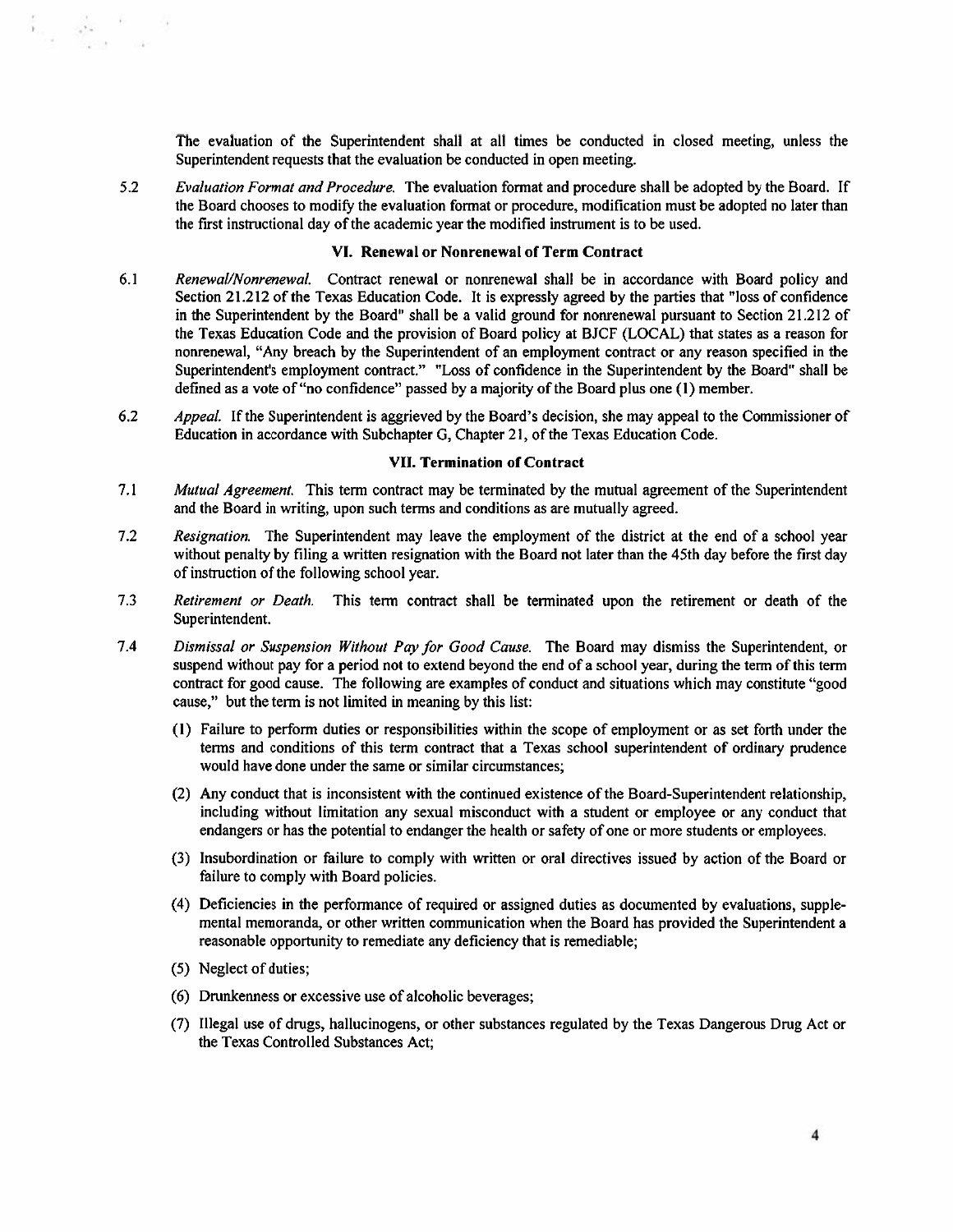- (8) Conviction of a felony or any crime involving moral turpitude; conviction of a lesser included offense pursuant to a plea when the original charged offense is a felony; deferred adjudication for a felony or any crime involving moral turpitude, when the conviction or deferred adjudication occurs during the term of employment;
- (9) Failure to meet the SISD's standards of professional conduct;
- (10) Failure to comply with reasonable SISD professional development requirements;
- (11) Excessive absences, i.e., absences not in compliance with district policy or procedures, including applicable state and federal law;
- (12) Any illness or condition, not otherwise protected by law, that impairs performance of the required duties of the Superintendent;
- (13) Immorality, which is conduct the Board determines is not in conformity with the accepted moral standards of the community encompassed by the SISD. Immorality is not confined to sexual matters, but includes conduct inconsistent with rectitude or indicative of corruption, indecency, or depravity;
- (14) Failure to make a reasonable effort to achieve and maintain an effective working relationship or good rapport with parents, the community, or staff, unless the relationship or good rapport is not achieved or maintained due to no fault of the Superintendent;
- (15) Failure to make a reasonable effort to achieve and maintain an effective working relationship or good rapport with the Board, for any reason, in its sole and final determination;
- (16) Assault on an employee or student;

 $\mathbf{I}_{\mathbf{u}} = \begin{bmatrix} \mathbf{u}^{\mathbf{u}} & \mathbf{u} \\ \mathbf{u}^{\mathbf{u}} & \mathbf{u} \end{bmatrix}$  $\Delta\rightarrow 0$ 

- (17) Falsifying records or documents related to the SISD's activities;
- (18) Misrepresentation of material facts to the Board or other SISD officials in the conduct of the SISD's business; or
- (19) Any other reason constituting "good cause" under Texas law.
- $7.5$ Termination or Suspension Without Pay Procedure. In the event that the Board proposes to terminate this term contract or suspend the Superintendent without pay for "good cause," the Superintendent shall be afforded all the rights as set forth in Board policies and Subchapter F, Chapter 21, of the Texas Education Code.

#### VIII. Miscellaneous

- 8.1 Controlling Law. This term contract shall be governed by the laws of the State of Texas and shall be performed in Guadalupe County, Texas, unless otherwise provided by law.
- 8.2 Complete Agreement. This term contract embodies the entire understanding between the parties and cannot be varied except by written agreement of the undersigned parties and Board approval of the new or additional writing at a lawfully called meeting. All existing term contracts, both oral and written, between the parties regarding the employment of the Superintendent are superseded by this term contract, and this term contract constitutes the entire agreement between the parties unless amended pursuant to this paragraph or other specific terms of this term contract.
- 8.3 Conflicts. In the event of any conflict between the terms, conditions, and provisions of this term contract and the provisions of the Board's policies or any permissive state or federal law, the terms of this term contract shall take precedence over the contrary provisions of the Board's policies or any such permissive law, unless otherwise prohibited by law.
- 8.4 Savings Clause. In the event any one or more of the provisions contained in this term contract shall, for any reason, be held to be invalid, illegal, or unenforceable, such invalidity, illegality, or unenforceability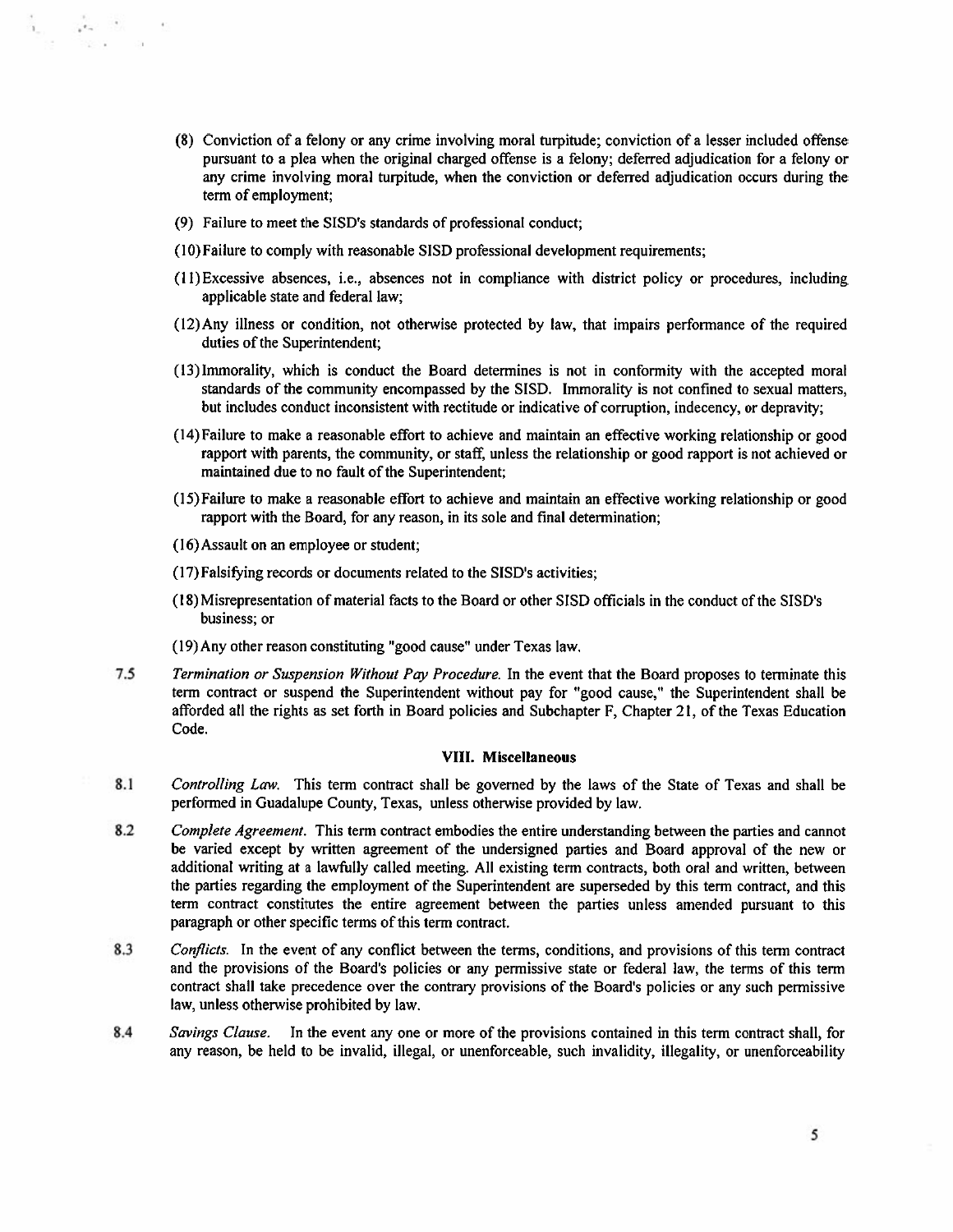shall not affect any other provision, and this term contract shall be construed as if such invalid, illegal, or unenforceable provision had never been included.

EXECUTED at the City of Seguin, County of Guadalupe, and State of Texas, this 8th day of April , 2005, pursuant to action of the Board of Trustees at a meeting held on April 5, 2005, for which there was a properly posted agenda that included an item related to employment of a superintendent.

SEGUIN INDEPENDENT SCHOOL DISTRICT

70> Bv: uis Reyes, President Board of Trustees

Irene Garza, Superintendent

It is the policy of the Seguin Independent School District not to discriminate on the basis of sex, disability, race, color, age, religion, national origin, or status as a veteran in its educational and vocational programs, activities, or employment.

SISD Provides a Drug and Tobacco-Free Workplace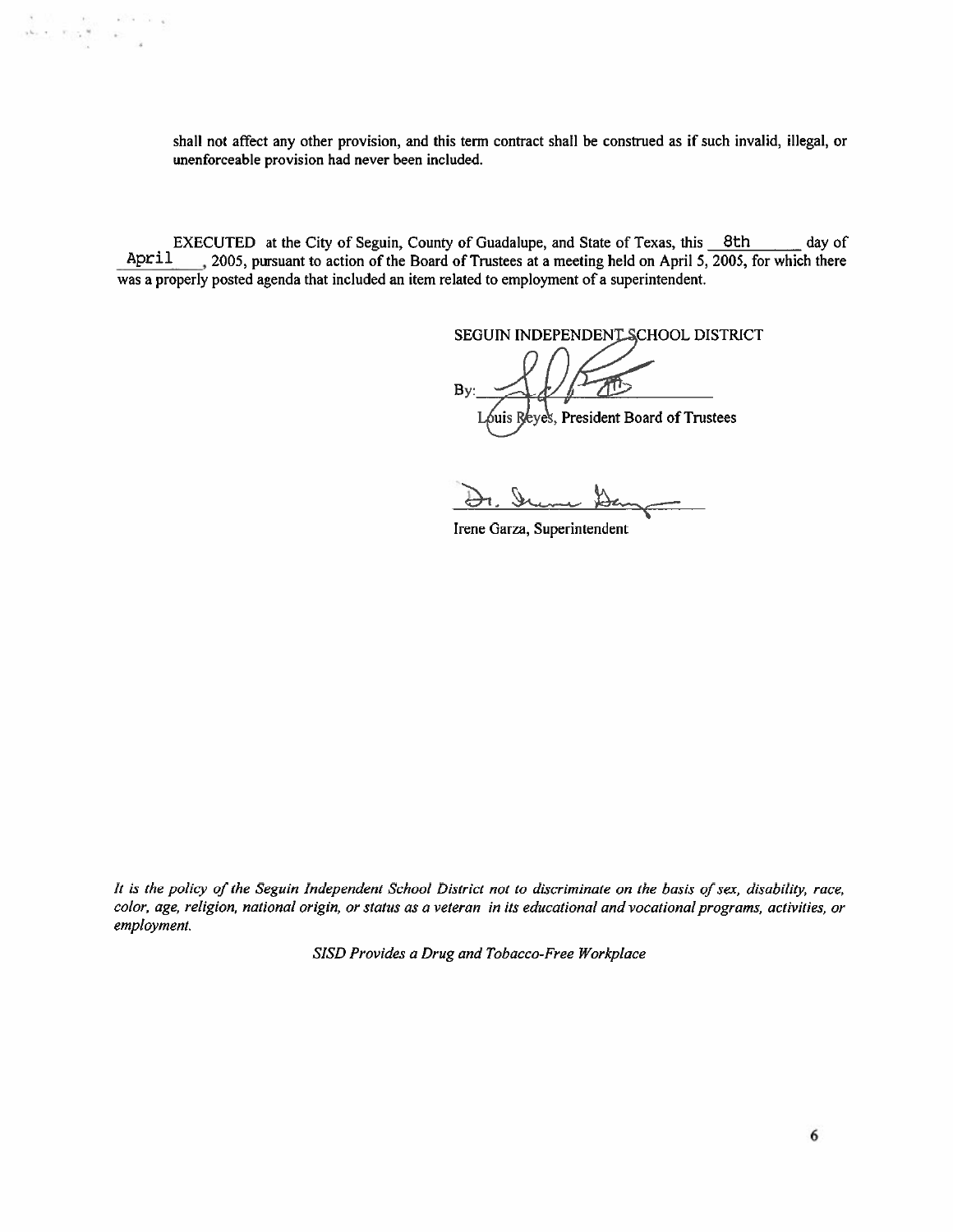

**Human Resources** 1221 E. Kingsbury Street Seguin, TX 78155 830.401.8628 Fax 830.379.2003 dwhitman@seguin.k12.tx.us

Dorothy Whitman **Assistant Superintendent** 

# **Superintendent's Compensation Summary for 2012-2013 Addendum**

Date: January 24, 2012

- No change in compensation: 1.
	- a. Annual base salary (inclusive of car allowance and cell phone) =  $$171,859$
- $2.$ No change in contract status: through 2015-2016

buis Q. Reyes III

President, Board of Trustees

Dr. Irene Garza Superintendent

 $1 - 25 - 12$ 

Date

 $-25 - 12$ Date

An Education Good as Gold